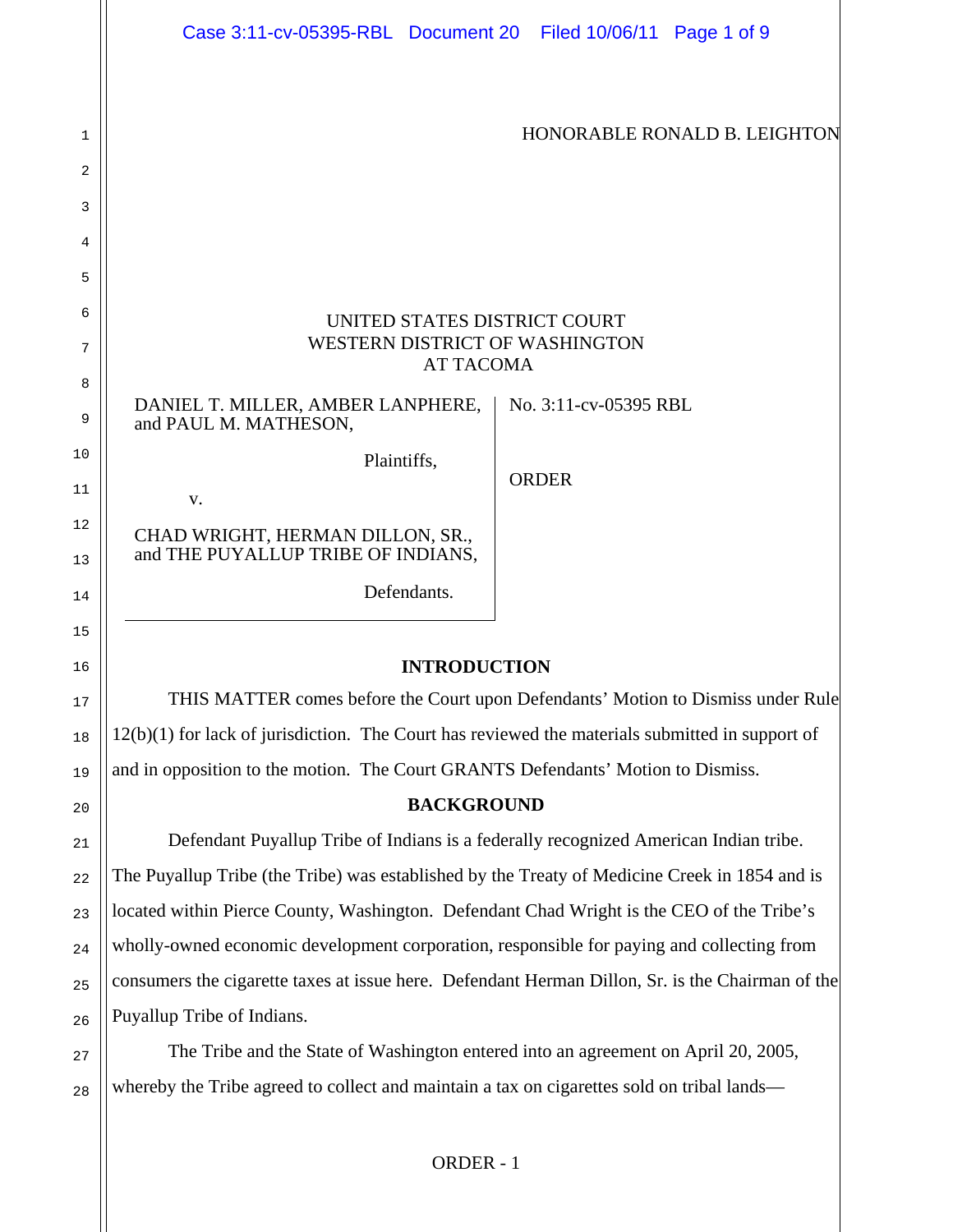purchased by tribal members and non-members alike. The agreement ensured that the tribal tax would increase at a concomitant rate with state cigarette taxes. In exchange for receipt of 30% of tribal cigarette tax revenue, the State waived its right to collect sales tax on cigarettes purchased on tribal lands. The agreement went into effect immediately. *See* Wash. Rev. Code § 43.06.465  $(2005).$ 

Under the agreement, the Tribe and the State shared enforcement jointly. The state enforced the agreement against non-tribal and non-member wholesalers, while the Tribe enforced against tribal member retailers.

Plaintiff Paul M. Matheson is an enrolled Puyallup Indian, licensed by the Tribe to sell tobacco products. He owns and operates a retail store on Puyallup tribal land that sells, among other things, commercially-packaged cigarettes. Plaintiff Daniel T. Miller is a non-member, non-Indian residing in Spokane Valley, Washington. Miller purchased cigarettes at Matheson's retail store. Plaintiff Amber Lanphere is a non-member, non-Indian residing in Tacoma, Washington, outside the boundaries of the Puyallup Indian Reservation. Lanphere also purchased cigarettes at Matheson's retail store.

On May 26, 2011, Plaintiffs filed the current suit against Defendants Wright, Dillon, and the Tribe. In their complaint, Plaintiffs allege price-fixing, antitrust, and unfair competition by Defendants in violation of the Sherman and Clayton Antirust Acts, 15 U.S.C. §§ 1 – 26, by imposing taxes on all purchases of cigarettes within the boundaries of the Puyallup Indian Reservation. Plaintiff seeks an injunction against Defendants to bar them from collecting taxes or any other additional fees on cigarette purchases by non-member, non-Indian buyers from Matheson's retail store. Plaintiff alleges that Defendant Wright, as Tax Enforcement Officer of the Tribe, acted beyond the scope of his authority by agreeing to "force Plaintiffs to charge and pay higher prices" at the same time he was CEO of Tahoma Market, a competitor of Matheson's store. Plaintiff alleges that Defendant Dillon, as Chairman of the Tribe, acted beyond the scope of his authority by knowingly violating federal antitrust and price control laws and by signing the Tribe-State tax agreement in 2005.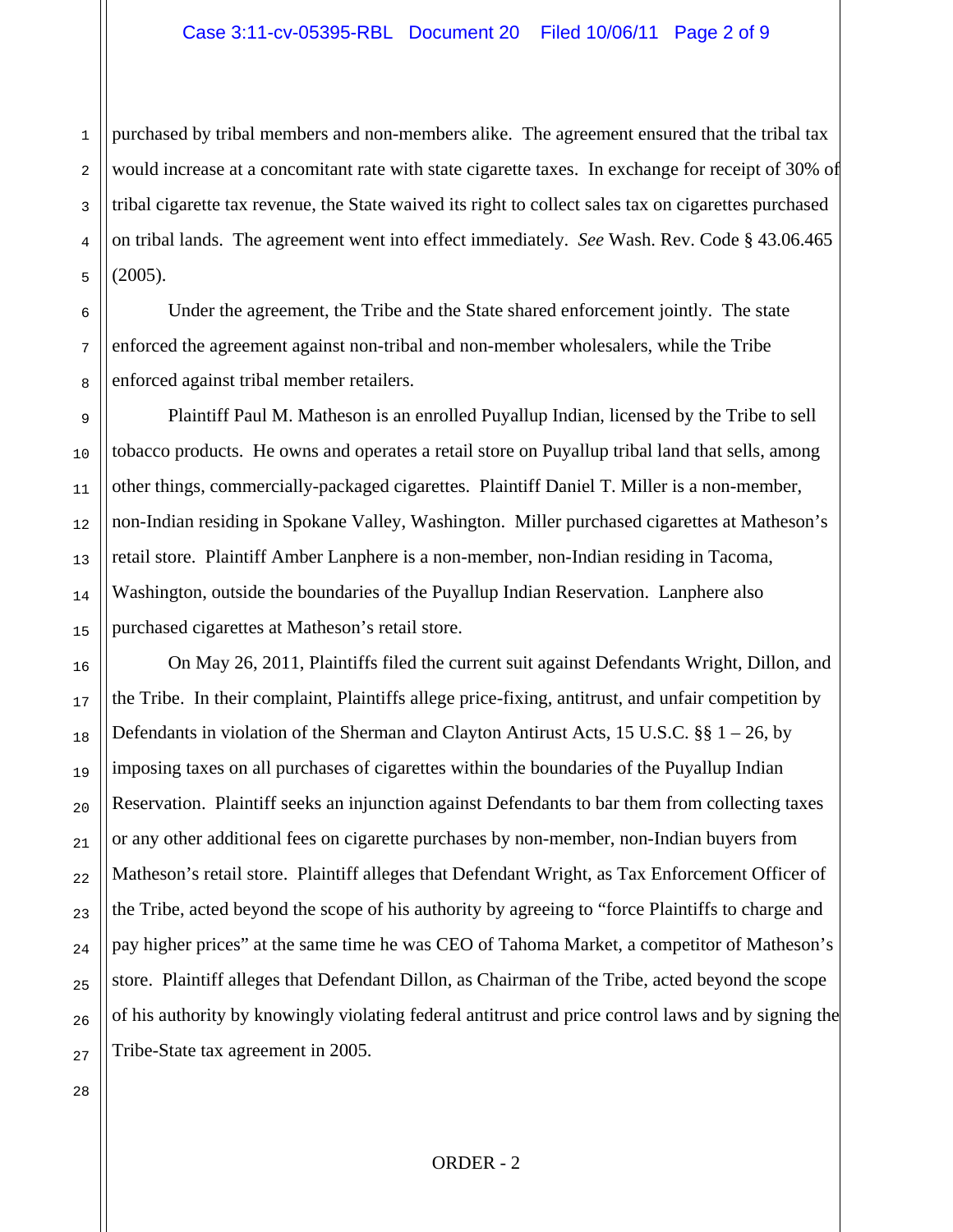Plaintiff Matheson has previously filed suit in two other venues seeking relief from the imposition of tribal cigarette taxes. On May 10, 2005, Matheson filed a complaint in Thurston County Superior Court against state and tribal defendants for injunctive relief, declaratory judgment, and damages. The Tribe filed a motion to dismiss, joined by State defendants, arguing that tribal and state sovereign immunity barred the action against the Tribe, State, and their respective officials. The court dismissed the case against both the Tribe and the State on the basis of sovereign immunity. The Washington Court of Appeals upheld the Superior Court's dismissal. *Matheson v. Gregoire*, 139 Wash. App. 624, 633, 161 P.3d 486 (2007), *rev. denied*, 163 Wn.2d 1020, 180 P.3d 1292 (2008), *cert. denied*, \_\_\_ U.S. \_\_\_, 129 S. Ct. 197, 172 L.Ed.2d 140 (2008).

On September 28, 2006, Matheson and Lanphere filed a second lawsuit in Puyallup Tribal Court against the Tribe and Defendant Chad Wright, seeking injunctive relief, declaratory judgment, and damages. On Defendants' motion, the Tribal Court dismissed the case on the grounds that sovereign immunity protected the Tribe and its officers from suit. The Puyallup Tribal Court of Appeals affirmed the dismissal.

This action ensued. Defendants filed their Motion to Dismiss, arguing that this Court lacks jurisdiction to hear the case based upon the Tribe's sovereign immunity and the *res judicata* effect of prior rulings of Washington courts and Puyallup Tribal Courts. Defendants argue that a combination of plaintiffs in the instant case have already fully litigated the issue of tribal sovereign immunity and lost. Defendants argue that new plaintiffs do not lift the *res judicata* effect as all plaintiffs are in privity with one another and thus bound by previous sovereign immunity rulings. Defendants also argue that the Tribe's sovereign immunity remains a bar to suit, because no waiver of or exception to immunity is alleged in Plaintiffs' complaint.

Plaintiffs, in their response to Defendants' motion argue that the Tribe waived sovereign immunity by dealing in wholesale or retail cigarette marketing and by ceding price-setting control of wholesale and minimum prices to the State.

1

2

3

4

5

6

7

8

9

10

11

12

13

14

15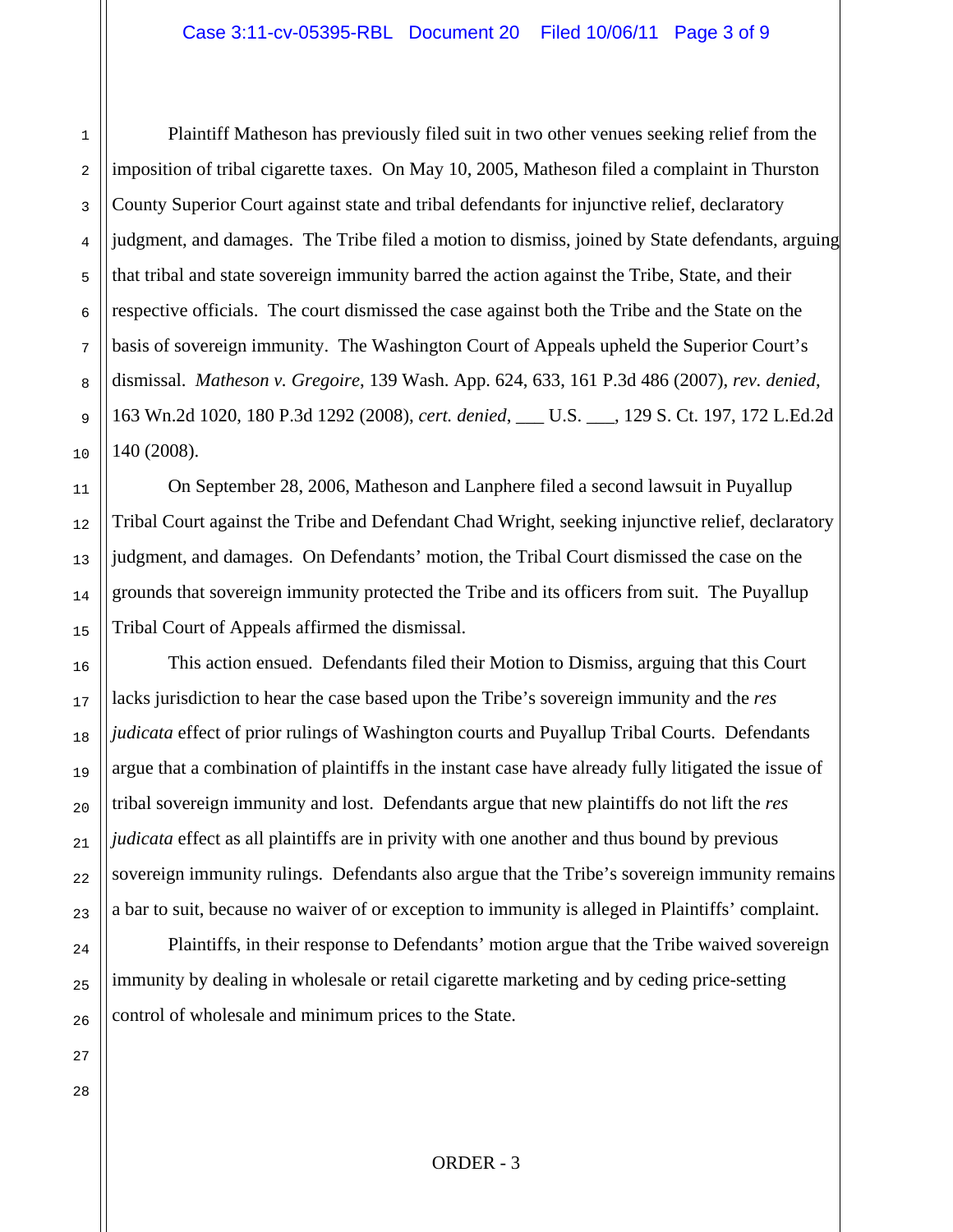#### **DISCUSSION**

A complaint must be dismissed under Rule 12(b)(1) if, considering the factual allegations in the light most favorable to the plaintiff, the action: (1) does not arise under the Constitution, laws, or treaties of the United States, or does not fall within one of the other enumerated categories of Article III, Section 2, of the Constitution; (2) is not a case or controversy within the meaning of the Constitution; or (3) is not one described by any jurisdictional statute. *Baker v. Carr*, 369 U.S. 186, 198 (1962); *D.G. Rung Indus., Inc. v. Tinnerman*, 626 F.Supp. 1062, 1063 (W.D. Wash. 1986); *see* 28 U.S.C. §§ 1331 (federal question jurisdiction) and 1346 (United States as a defendant). When considering a motion to dismiss pursuant to Rule 12(b)(1), the court is not restricted to the face of the pleadings, but may review any evidence to resolve factual disputes concerning the existence of jurisdiction. *McCarthy v. United States*, 850 F.2d 558, 560 (9th Cir. 1988), *cert. denied*, 489 U.S. 1052 (1989); *Biotics Research Corp. v. Heckler*, 710 F.2d 1375, 1379 ( $9<sup>th</sup>$  Cir. 1983). A federal court is presumed to lack subject matter jurisdiction until plaintiff establishes otherwise. *Kokkonen v. Guardian Life Ins. Co. of America*, 511 U.S. 375 (1994); *Stock West, Inc. v. Confederated Tribes*, 873 F.2d 1221, 1225 (9<sup>th</sup> Cir. 1989). Therefore, plaintiff bears the burden of proving the existence of subject matter jurisdiction. *Stock West*, 873 F.2d at 1225; *Thornhill Publishing Co., Inc. v. Gen'l Tel & Elect. Corp.*, 594 F.2d 730, 733 (9th Cir. 1979).

### **1. Sovereign Immunity**

As a matter of law, Indian tribes are not subject to suit unless a tribe waives its sovereign immunity or Congress expressly authorizes the action. *Kiowa Tribe of Oklahoma v. Manuf. Technologies, Inc.*, 523 U.S. 751, 754 (1998). Tribes maintain sovereign immunity without distinction between governmental or commercial activity and without consideration of where the activity took place. *Id*. at 754 – 55. Tribal sovereign immunity, as with other types of sovereign immunity, applies to officers acting within the scope of their authority. *Cook v. AVI Casino Enterprises, Inc.*, 548 F.3d 718, 728 (9<sup>th</sup> Cir. 2008). A waiver of immunity must be expressed unequivocally and cannot be implied. *Santa Clara Pueblo v. Martinez*, 436 U.S. 49, 58 (1978).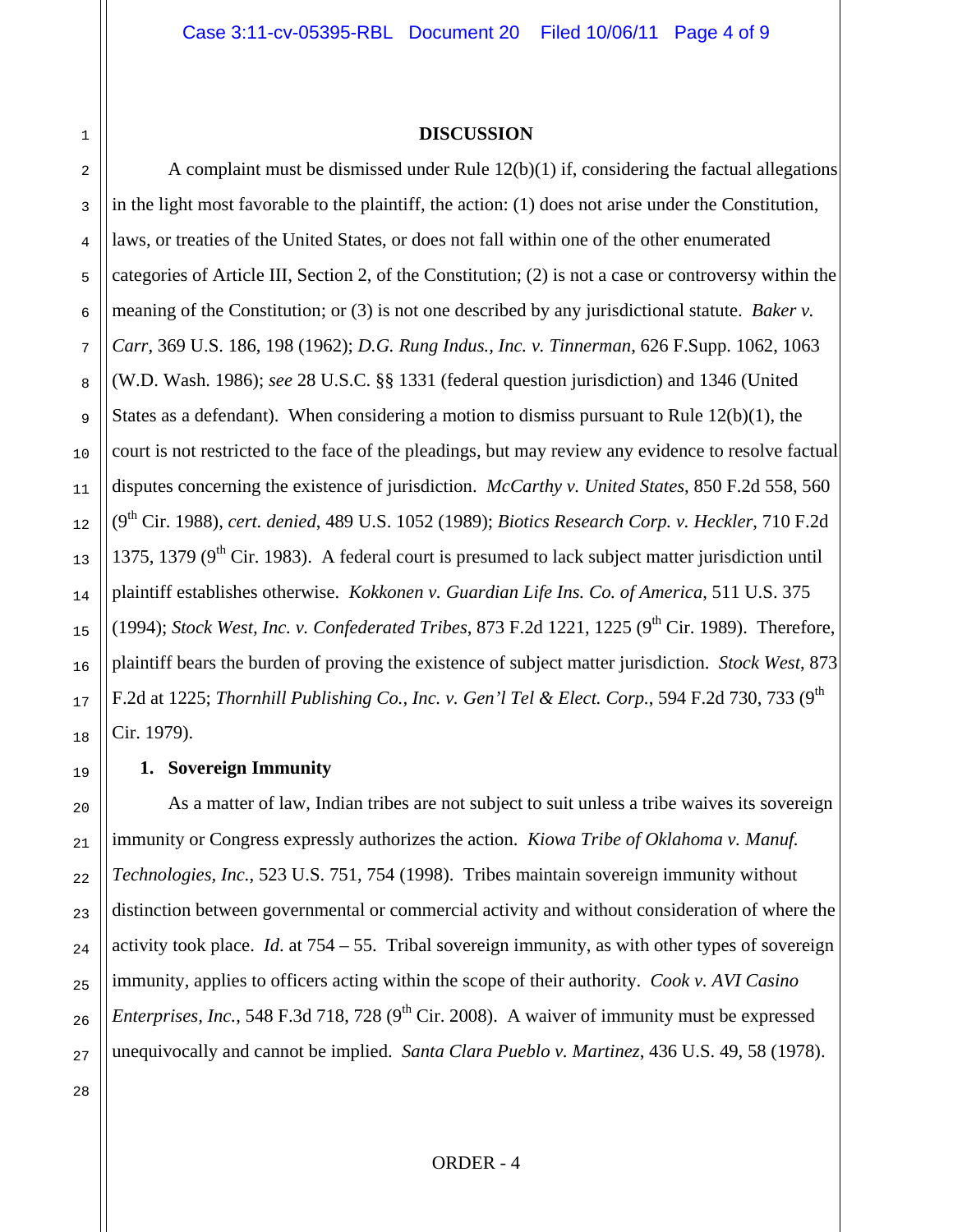In this action, the Puyallup Tribe has not expressly waived its sovereign immunity, and thus it remains shielded from suit. In arguing that the Tribe has waived sovereign immunity, Plaintiffs ignore the clear requirement that such waiver be made expressly. Instead, Plaintiffs rely on innuendo as a basis for waiver of immunity. In their complaint, Plaintiffs allege that by "ceding" authority over price-setting to the State, the Tribe waived immunity. Plaintiffs insist the Tribe has no immunity defense against Miller's claims, because he has no "nexus" with the Tribe. Plaintiffs erroneously cite *Jefferson County Pharmaceutical Ass'n v. Abbott Laboratories*, 460 U.S. 150, 154 (1983), for the proposition that the Tribe's dealing in cigarette marketing constitutes a waiver of immunity. That case is inapplicable here. It dealt with a narrowlytailored question of whether government activity in the marketplace was exempted from regulation under the Robinson-Patman Act. It has no bearing whatsoever on Indian sovereign immunity. Plaintiffs list of purported waivers of immunity runs on. However, it fails to show that the Tribe *expressly* waived its sovereign immunity. Sovereign immunity is not waived by implication. *Santa Clara Pueblo*, 436 U.S. at 58. Plaintiff has, in this regard, failed its burden of showing that sovereign immunity has been waived and that this Court has jurisdiction to hear the matter.

Plaintiffs contend that federal antitrust laws apply to the Tribe and its officers as federal laws of general applicability. This argument is flawed because Congress expressed no intention to apply the antitrust acts to Tribes and did not expressly abrogate the Tribes' sovereign immunity. The Supreme Court has noted that the Sherman Act "makes no mention of the state as such, and gives no hint that it was intended to restrain state action or official action directed by a state." *Parker v. Brown*, 317 U.S. 341, 352 (1943). Defendants correctly point out that this principle applies equally to tribal sovereignty. The Court suggests that sovereign entities are immune from the Sherman Act. *Town of Hallie v. City of Eau Claire*, 471 U.S. 34, 39 (1985) (holding that municipalities are not immune from application of antitrust laws because they are not themselves sovereign). Furthermore, our case law clearly recognizes that activity by government entities, which would be prohibited if performed by private parties, is not regulated under the Sherman Act. *Parker*, 371 U.S. at 352.

1

2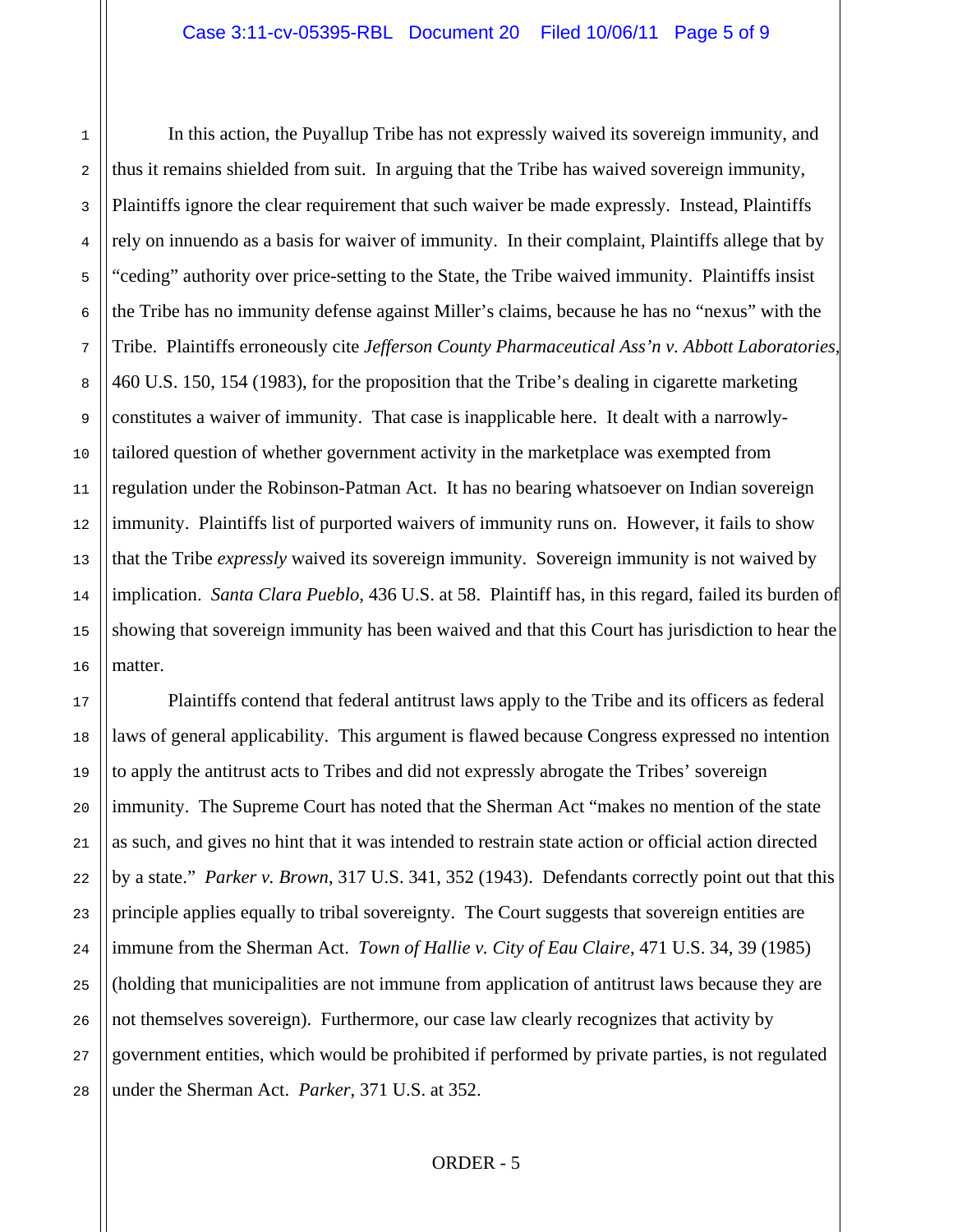Plaintiffs argue that *Donovan v. Coeur d'Alene Tribal Farm*, 751 F.2d 1113 (9<sup>th</sup> Cir. 1985) makes the Sherman and Clayton Acts applicable to the Tribe. In *Donovan*, the Court of Appeals held that Indian tribes are subject to laws of general applicability, not "only to those laws of the United States expressly made applicable to them." 751 F.2d at 1116. However, the *Donovan* Court recognized an exception that applies here: proof that the law was intended not to apply to Indians on their tribal lands. *Id*. As noted above, the Supreme Court has held that the sovereign entities were not intended to be regulated under federal antitrust laws. The Tribe, therefore benefits from the *Donovan* exception. Federal antitrust law does not apply to the Puyallup Tribe.

Plaintiffs allege Defendant tribal officials are not protected by sovereign immunity because they acted outside the scope of their authority by signing and/or enforcing the Tribe-State agreement to impose cigarette taxes. This challenge fails because the Tribe has legallyrecognized authority to impose taxes. The power of taxation "is an essential attribute of Indian sovereignty. . . ." *Merrion v. Jicarilla Apache Tribe*, 455 U.S. 130, 137 (1982). Furthermore, tribes have the power to tax non-tribal purchasers in transactions occurring "on trust lands and significantly involving a tribe or its members." *Washington v. Confed. Tribes of the Colville Indian Reservation*, 447 U.S. 134, 152 (1980). Where, as here, tribal officials carried out their duty of imposing and collecting a lawful tax, sovereign immunity shields them. *Cook, supra*, 548 F.3d at 728. Plaintiffs' argument that tribal officials exceeded their authority in agreeing to and enforcing the cigarette tax is rejected.

Insofar as Plaintiffs assert tort claims against tribal officials, those claims do not lift sovereign immunity. Their tort claims have not raised a federal question and, therefore, this Court does not have jurisdiction to adjudicate them.

The Tribe and its officials retain sovereign immunity from suit.

# **2. Res Judicata**

Two previous court actions have dealt with challenges to the Puyallup Tribe's cigarette tax regime by a combination of the Plaintiffs in this case. And two previous courts systems have

1

2

3

4

5

6

7

8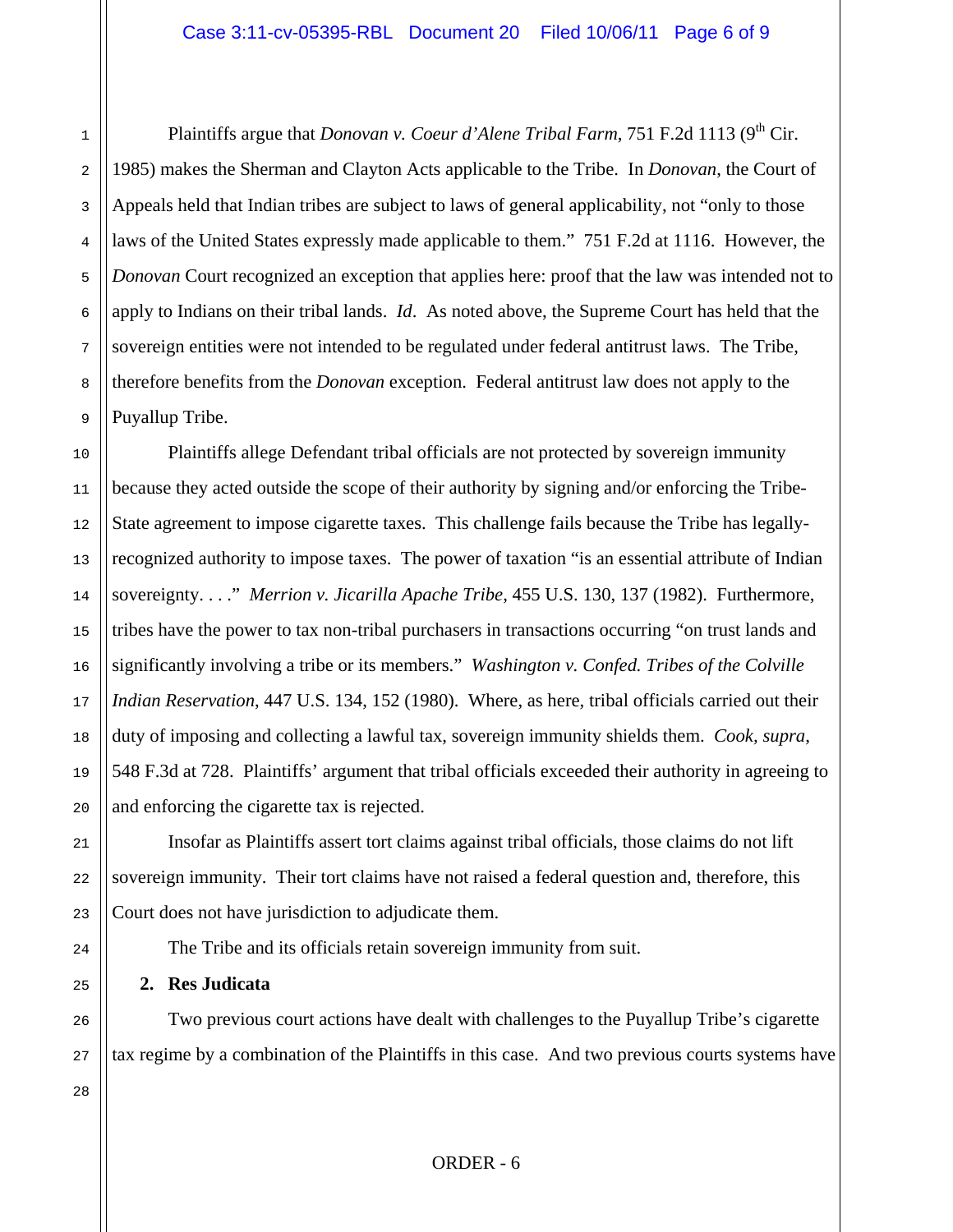1 determined that the Tribe and its officers are immune from such suit. Accordingly, we address the *res judicata* principle here.

*Res judicata* is a legal doctrine incorporating claim and issue preclusion. *Taylor v. Sturgell*, 553 U.S. 880, 892 n.5 (2008). Claim preclusion is a principle of law whereby "a prior judgment [forecloses] successive litigation of the very same claim, whether or not relitigation of the claim raises the same issues as the earlier suit." *New Hampshire v. Maine*, 532 U.S. 742, 748 (2001). Issue preclusion bars "successive litigation of an issue of fact or law actually litigated and resolved in a valid court determination essential to the prior judgment, whether or not the issue arises on the same or a different claim." *Id*. There is a three-prong inquiry for the application of *res judicata*: first, whether the issues presented in the case at bar are substantially the same as those decided against the Plaintiffs in the previous actions; second, whether controlling facts or legal principles have significantly altered since the prior judgments; and finally, whether special circumstances warrant an exception to the doctrine. *Montana v. United States*, 440 U.S. 147, 155 (1979). An exception exists for cases concerning unmixed questions of law in successive actions where claims are substantially unrelated. *Id*. at 162 (quoting *United States v. Moser*, 266 U.S. 236, 242 (1924)). The England Reservation provides an exception where a litigant invokes federal jurisdiction but is nonetheless forced to accept a state court's adjudication of the claims. *England v. Medical Examiners*, 375 U.S. 441, 415 (1964). The Court has illuminated one other exception where the proceedings in the other venue were unfair or inadequate and where the moving party did not have a "full and fair opportunity" to litigate the issues. *Montana*, 440 U.S. at 154. In short, unless an exception applies, a court will employ *res judicata* "whenever there is (1) an identity of claims, (2) a final judgment on the merits, and (3) privity between parties." *Stratosphere Litigation, L.L.C. v. Grand Casinos, Inc.*, 198 F.3d 1137, 1143 ( $9<sup>th</sup>$  Cir. 2002).

Plaintiffs' case meets the criteria to apply the *res judicata* principle to the question of whether the Defendants' are subject to suit. The issues presented here are substantially similar to *Matheson v. Gregoire* and *Matheson v. Wright*. Controlling facts and legal principles giving rise to dismissal on sovereign immunity grounds remain unchanged. None of the exceptions can be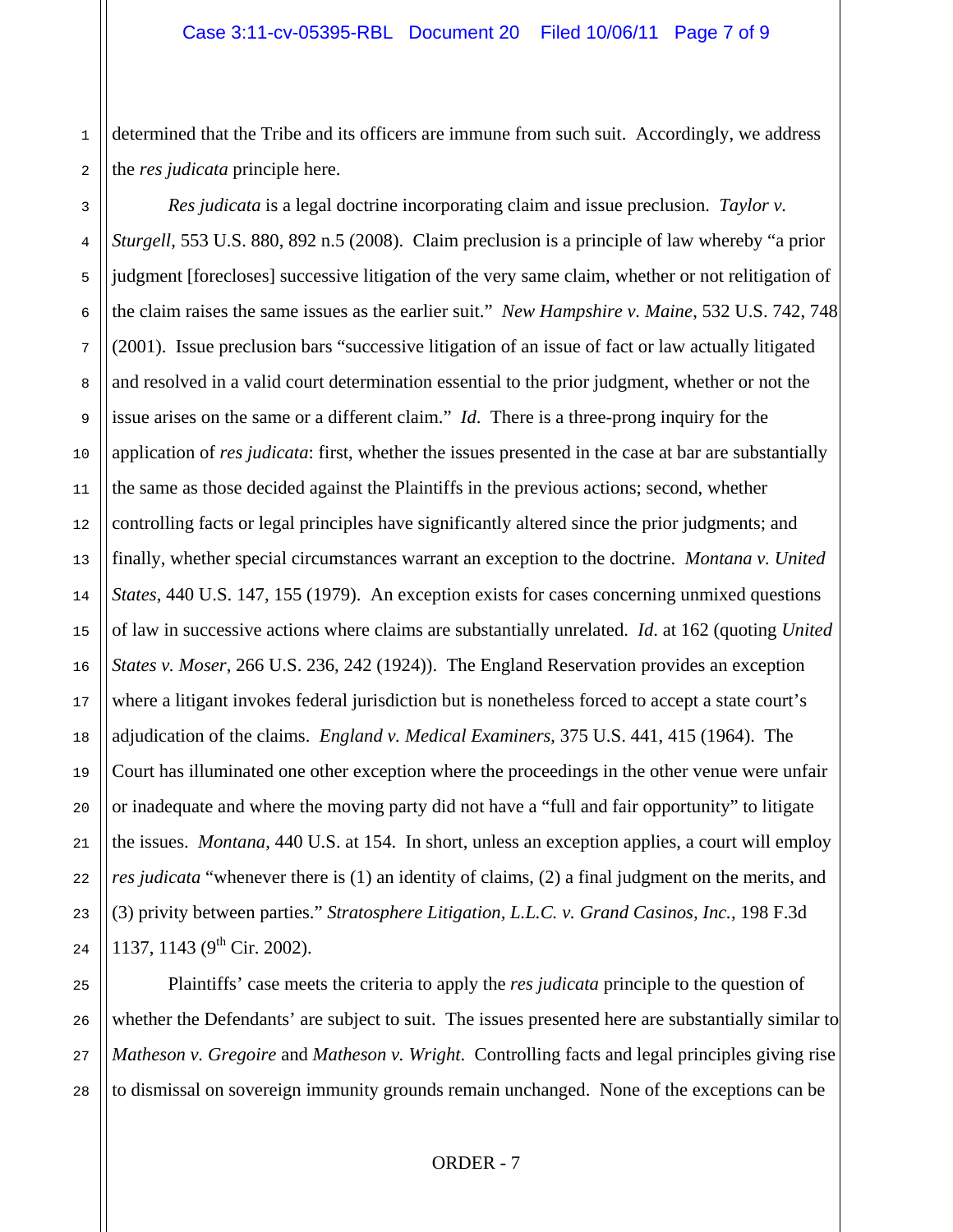1 2 3 4 5 6 7 8 9 10 11 12 13 14 15 reasonably applied to this case. The claims remain substantially the same; the Plaintiffs chose to litigate in state and tribal courts prior to this action and were not forced into those venues; and Plaintiffs have had a full and fair opportunity to litigate these matters. Plaintiffs have twice received a final judgment. Furthermore, plaintiffs are in privity with one another. The parties are two purchasers and one seller, whose interests are aligned. Privity exists where substantial identity between parties supports a sufficient "commonality of interest." *Tahoe-Sierra Preservation Council v. Tahoe Regional Planning Agency, 322 F.3d 1064, 1081 (9<sup>th</sup> Cir. 2003).* Where interests of new parties to the suit were amply represented in prior actions, privity exists. *Pedrina v. Chun*, 97 F.3d 1296, 1301 (9<sup>th</sup> Cir. 1996). The interests presented in this case are no different than those represented in the previous two actions. As they have in state and tribal courts, Plaintiffs here challenge the cigarette tax regime imposed by the Tribe pursuant to its agreement with the State. While they might raise novel arguments about violations of federal antitrust laws, those are claims that could have been raised at state court and are, therefore, not available in this action as a means to do an end-run around *res judicata* application of the prior courts' holdings.

On the question of whether or not the Tribe and its officers are protected from suit by the doctrine of sovereign immunity, this case is *res judicata*. Plaintiffs' action is barred.

### **3. Discovery**

Plaintiffs seek discovery prior to judgment on this Motion to Dismiss. Discovery is inappropriate here. Until a court resolves the question of sovereign immunity, discovery should not proceed. *DiMartini v. Ferrin*, 889 F.2d 922, 926 (9th Cir. 1989), *cert. denied*, 501 U.S. 1204 (1991) (citing *Harlow v. Fitzgerald*, 457 U.S. 800, 818, (1982)). Plaintiffs have not cited persuasive authority to justify granting a discovery period. Additionally, they have given no indication that they require further information in order to challenge the Tribe's defense of sovereign immunity. Discovery is unnecessary in ruling on Defendants' Motion to Dismiss.

26 27

16

17

18

19

20

21

22

23

24

25